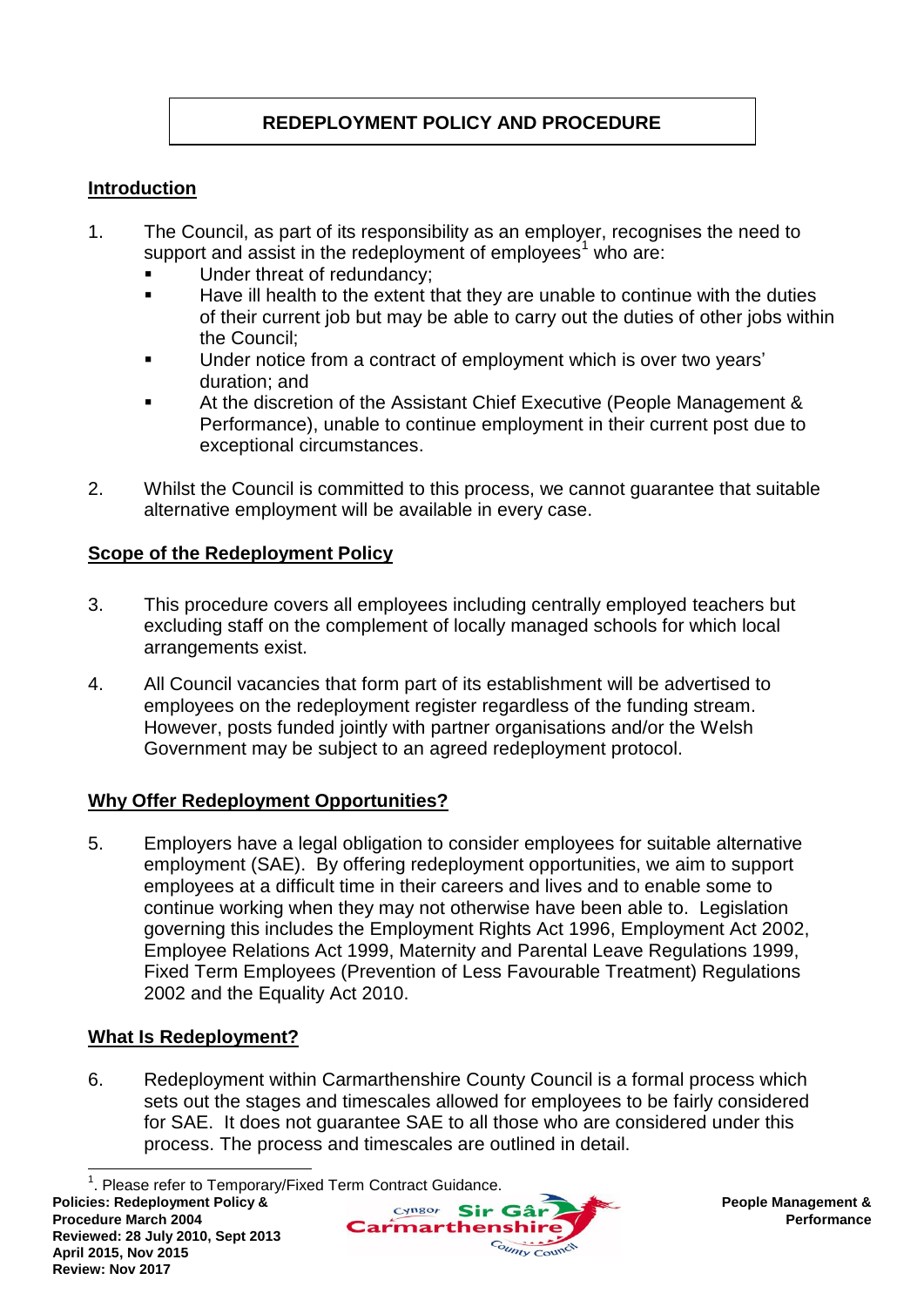## **REDEPLOYMENT PROCEDURE**

### **Responsibilities**

- 7. The Line Manager is responsible for ensuring that the procedure is followed, for keeping written records and for keeping employees informed and supported throughout. Advice can be sought from the HR Team.
- 8. The employee is equally responsible for keeping in touch with their line manager and appropriate HR Advisor and being pro-active in identifying SAE.
- 9. The HR Team within the People Management and Performance Division are responsible for monitoring the policy and procedure.

### **Stages of the Procedure**

- 10. This process should be followed in all cases where an employee is unable to continue in their current job for one of the reasons outlined in paragraph 1 and has not opted to leave the Council voluntarily.
- 11. Employees will be entered onto the redeployment register for at least the minimum period of their contractual notice  $2$ . If however an employee or group of employees are identified as 'at risk' earlier in the formal consultation process the line manager, with advice from a nominated HR Advisor, may offer 'at risk' employees access to the redeployment register for a period of up to four weeks before the period of contractual notice commences
- 12. In exceptional circumstances the Assistant Chief Executive (People Management and Performance) has the discretion to extend the period on the Redeployment Register.
- 13. Following a discussion with the employee, the Line Manager arranges for him/her to complete a Redeployment Application Form (Appendix B). The employee should return the completed form to the appropriate HR Advisor within 14 calendar days. Employee should be offered support to complete this form as it is used to match the employee against vacancies as they arise. The Council has an obligation to assist staff with redeployment, so if an employee refuses to consider redeployment or does not complete the form, s/he will be advised in writing that they will still be included on the redeployment register but that a continuing refusal to provide information may mean that they cannot be properly considered for SAE and that this may impact on their continued employment with the Council.
- 14. On receipt, the form should be checked by the nominated HR Advisor and a copy sent to the Line Manager and the employee details recorded on the Central Redeployment Register.

2 Where employees are declared permanently unfit to continue in their substantive post the redeployment process will be handled in line with the Council<sub>'</sub>s Sickness Absence Policy.

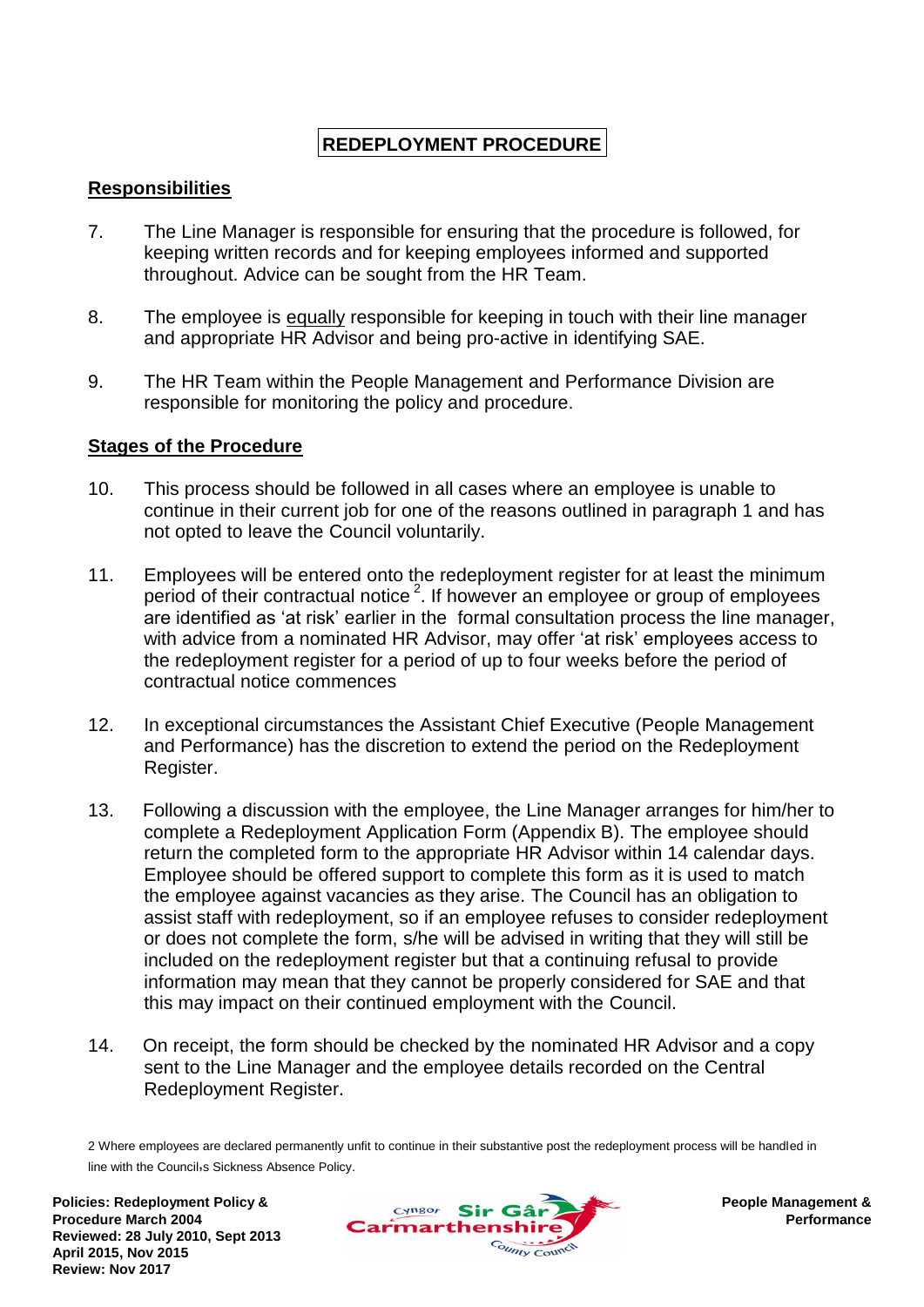- 15. Names and details of all employees on the Redeployment Register will be circulated weekly to all HR Advisors. This will include the employee's current grade, the preferred work location, brief outline of current duties, any restrictions on type of work, the name of their line manager, etc. This list will only be accessed by HR Advisors to ensure confidentiality of data held. At the same time, details of redeployment vacancies<sup>3</sup> will be advertised on the corporate website for Line Managers and employees to view.
- 16. The Council is obliged to offer SAE where available to a woman whose position becomes redundant whilst she is on ordinary and/or additional maternity leave. This means that a woman under notice of redundancy will be offered SAE before any other employee whose job is also redundant but who is not absent on maternity leave. This applies even where the vacancy arises before the employee on maternity leave has notified the Council of her intended date of return.
- 17. If an employee is disabled as defined by the Equality Act 2010, and his/her employment is 'at risk' the Council is obliged to make reasonable adjustments to support the employee to continue in their existing post in the first instance. Where it is unreasonable to make the necessary adjustments to the employee's existing post the Council has a duty to consider SAE in line with the procedures set out below. Line Managers are advised to seek advice from the appropriate HR and Occupational Health Advisor in such circumstances. This adjustment may fall within the definition of exceptional circumstances as agreed by the Assistant Chief Executive or her/his representative.
- 18. Employees who are absent on maternity leave or due to long term illness must be kept informed at all stages of this procedure and given the same information and opportunities as other affected employees.
- 19. Line Managers must review the employee's details against **all** the vacancies on the list, focusing on possible SAE for the employee within the employing Department. Line Managers should consider all possibilities including placing re-deployees into posts where staff are absent on long-term sick leave, part-time and temporary jobs or work which is usually covered by Agency staff.
- 20. If potential SAE is identified, the Line Manager must notify the employee using the letter attached as Appendix C, who should return this within 7 calendar days.
- 21. It is equally the responsibility of the employee to actively search for SAE within the Council and if s/he identifies a suitable post to advise the appropriate HR Advisor as soon as possible using the same form. The employee must receive a copy of the Job Profile Person Specification for the potential SAE to enable them to confirm their interest in the vacancy.
- 22. As soon as the Line Manager/employee identifies a vacancy, the Central HR Team must be advised immediately. They will then notify the department in which the vacancy exists and advertising will be suspended pending the assessment of suitability of the employee.

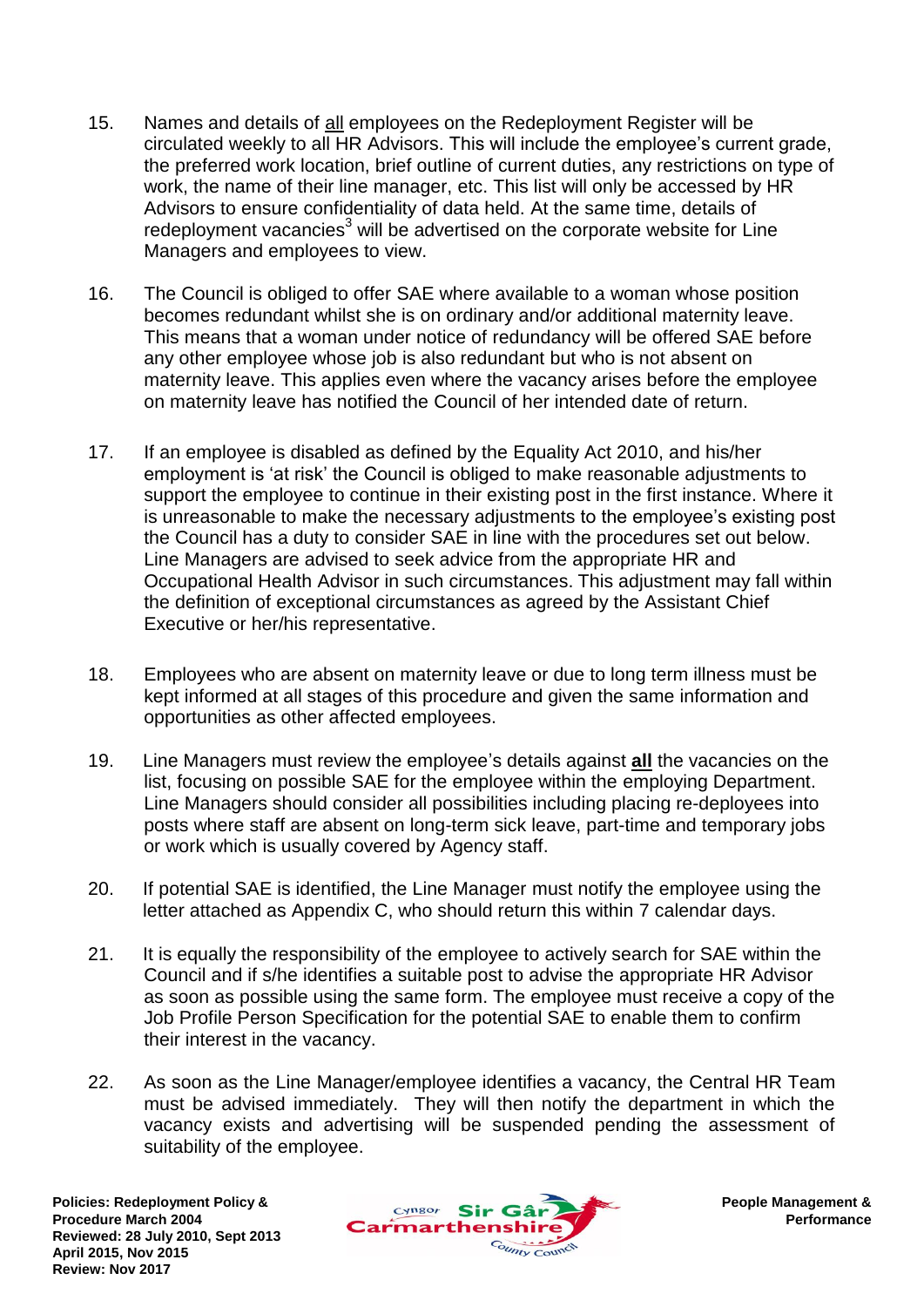$^3$  Employees on the redeployment register will have access to redeployment vacancies up to a week prior to open internal and/or external advertisement. Employees expressing interest in vacancies after they have been shortlisted will not have preferential access and will be considered in open competition in accordance with the usual recruitment and selection process.

- 23. The employee's Redeployment Application Form will be submitted to the recruiting manager for each vacancy the line manager or employee identifies as suitable SAE by the Central HR Team. In addition, employees may submit a supporting statement outlining how their experience, skills and knowledge match the person specification for each post they wish to be considered for. The recruiting manager should plan to assess any candidates from the redeployment register no later than 14 calendar days of receipt of an application to avoid delays in the recruitment process for all parties.
- 24. Where an employee's skills, experience and qualifications have been assessed and match the essential criteria of the person specification of a post advertised on the redeployment register the recruiting manager will be obliged to offer a trial period of at least four weeks to the employee (which can be extended up to twelve weeks in certain circumstances, e.g. the manager and employee agree that appropriate training and induction would take longer than four weeks). During a trial period the employee's details will be removed from the redeployment register.
- 25. Where there is more than one 'at risk' employee expressing an interest in the SAE or where there isn't a complete match with the essential criteria on the person specification suitability will be determined using agreed selection techniques, usually interviews and additional selection tests where applicable, in accordance with the Council's Recruitment and Selection Procedure or Redundancy Policy, as appropriate, normally within 14 calendar days of receipt of the application. The appropriate HR Advisor will monitor this process including actively participating on interview selection panels at periodic intervals.
- 26. When considering suitability the employing department must consider not only whether the employee is immediately able to do the job but also whether s/he may be able to do so after reasonable training and support. If this is the case, no decision shall be taken without the advice of the nominated HR Advisor and in such circumstances serious consideration should be given to offering the post on a trial basis of at least four weeks (which can be extended up to twelve weeks in certain circumstances e.g. if the department and employee agree that appropriate training and induction would take longer than four weeks), after which time, suitability will be reassessed in light of any training and support provided.
- 27. The employee remains the responsibility of the original employing department during the trial period until SAE is confirmed. Where SAE is confirmed and this is temporary/fixed term (i.e. less than 12 months) the original employing department maintains responsibility for redundancy pay, if applicable, at the end of the temporary period. The new employing department is responsible for discussing the nonrenewal/renewal of the temporary/fixed term contract with the employee following advice from the HR Team. .
- 28. Examples of "reasonable support and training" may include:

**Policies: Redeployment Policy & Procedure March 2004 Reviewed: 28 July 2010, Sept 2013 April 2015, Nov 2015 Review: Nov 2017**

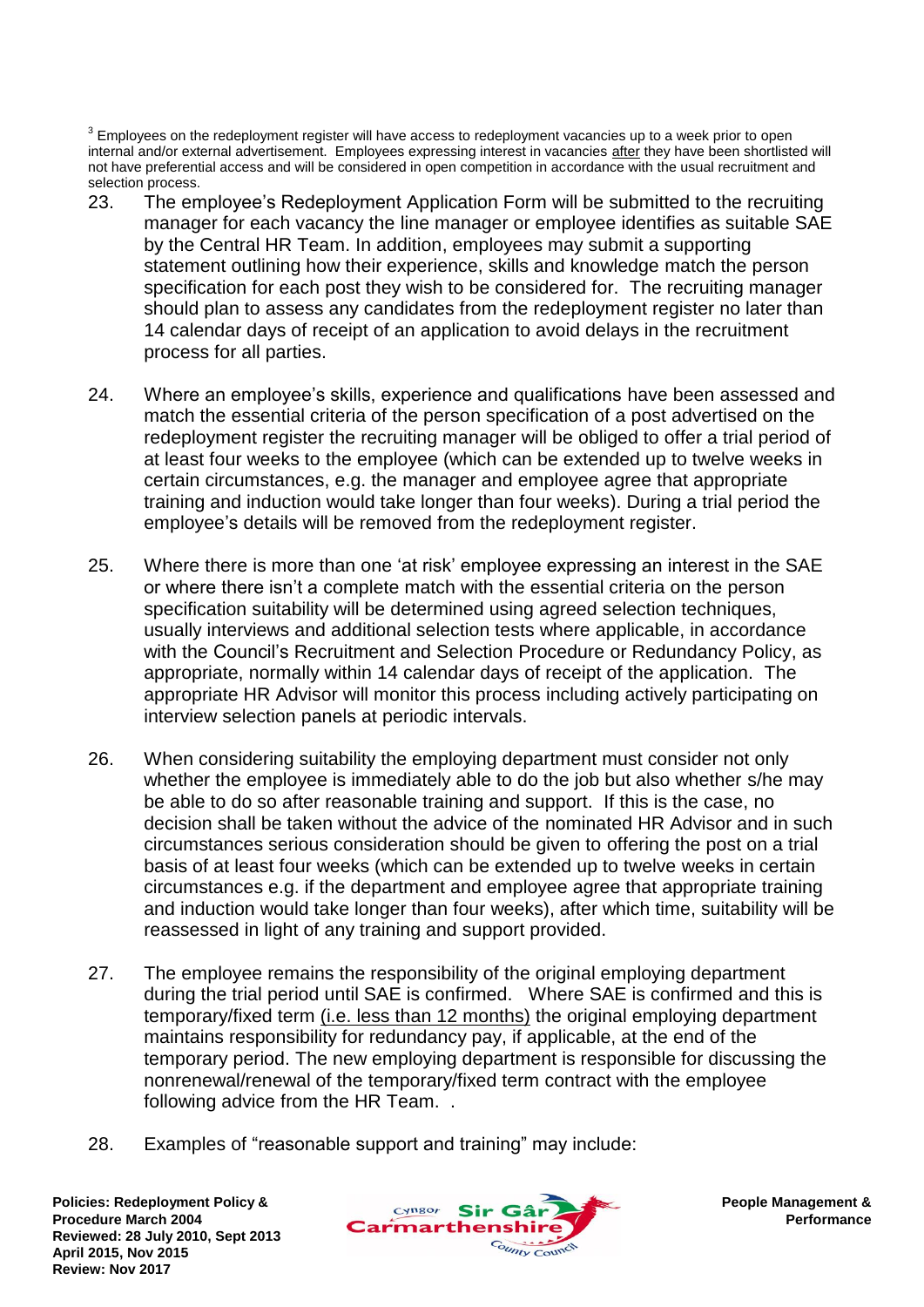- Making reasonable adjustments to work equipment or programmes, to enable a disabled person to carry out the job;
- Providing IT training to an individual who has limited IT skills;
- 29. Further advice on what may be considered as "reasonable support and training" is available from the HR Team. If the employee is seeking redeployment on health or disability grounds, s/he may be eligible for support via Work Choice or Access to Work (Line Managers should contact the Occupational Health Unit for advice).
- 30. In medical redeployment cases, the Occupational Health Unit must be included in any discussions relating to an individual's ability or fitness to do the job, **prior** to a decision being made.
- 31. If an employee is unsuccessful in securing the potential SAE at any stage of the process, i.e. application, interview or work trial, then the recruiting manager will confirm the reasons for rejecting the applicant in writing within seven calendar days of the decision (following advice from the nominated HR Advisor) and the employee will return to the redeployment register. A copy of the letter must be sent to the employee's Line Manager and nominated HR Advisor.
- 32. If the employee turns down the offer of support or SAE at any stage in the procedure, i.e. application, interview or work trial, then the employee must do this in writing outlining the reasons for the refusal. If it is considered that an employee has unreasonably turned down support or an offer of SAE, they should be advised that their continued employment and redundancy payment (if eligible) with the Council may be at risk.

### **Protection Of "Pay"**

33. The pay of employees who accept SAE is not protected. The rate of pay for the "new" job applies even if it is lower. The terms and conditions of the new job also apply. Employees must be made aware of this prior to accepting a job. The new pay and conditions apply from the day after the agreed trial period ends. Any differential which exists during a trial period (e.g. an employee who is moving from a higher to lower paid job), will be borne by the original employing department. Any employee redeployed to a post which is likely to result in a reduction in pay will need to discuss the implications with the nominated HR Advisor if they are a member of the Local Government Pension Scheme

### **Consideration For Redeployment – Time Limits**

- 34. The length of time for which employees will be retained on the Redeployment Register and considered for potential SAE will be in line with paragraph 11 of this procedure.
- 35. In medical redeployment cases where SAE has not been secured the nominated HR Advisor will ensure that all medical information is available from the Council's Occupational Health Unit prior to considering dismissal and issuing contractual notice.

**Policies: Redeployment Policy & Procedure March 2004 Reviewed: 28 July 2010, Sept 2013 April 2015, Nov 2015 Review: Nov 2017**

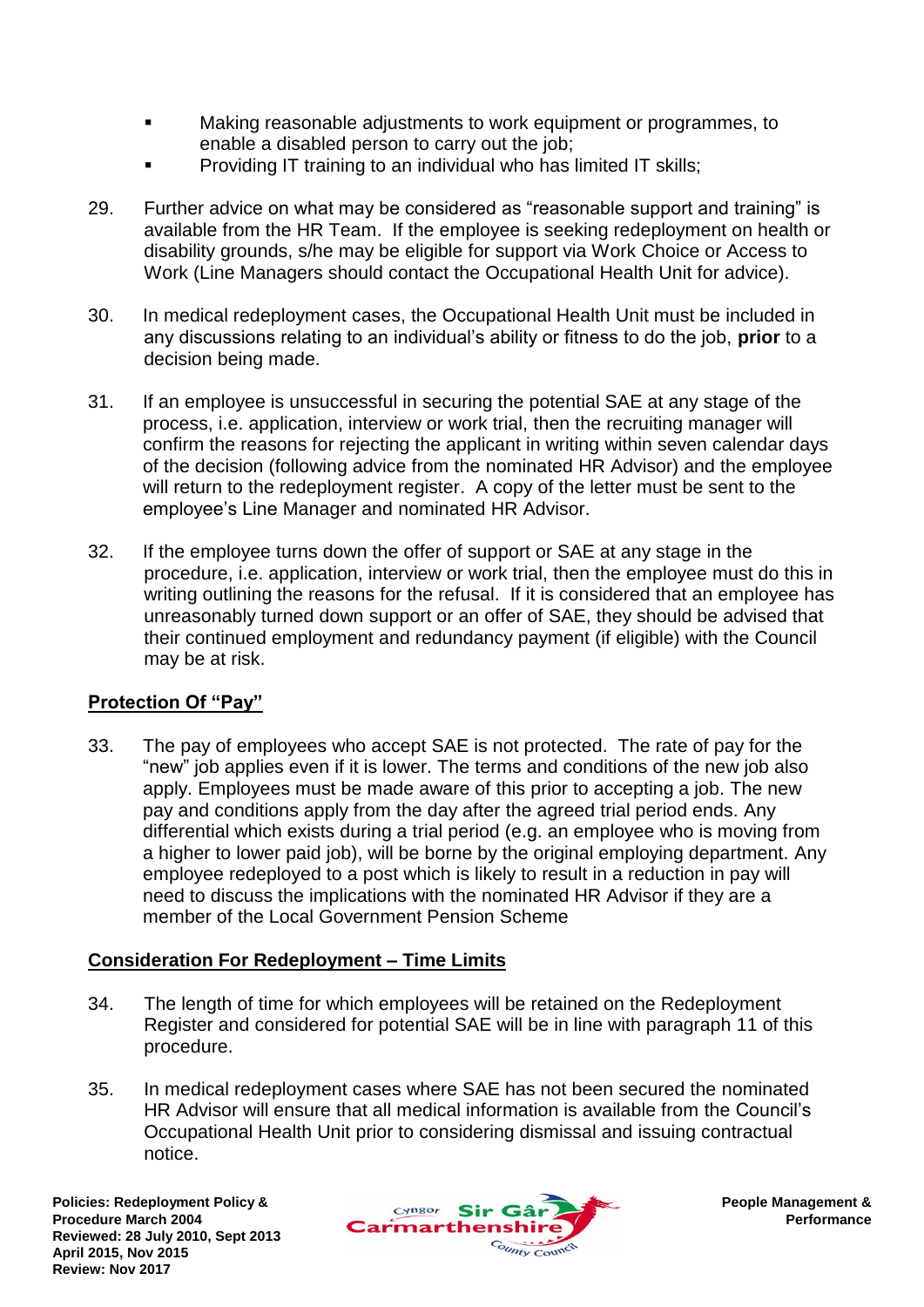36. Employment is terminated subject to relevant policies and legislation e.g. Sickness Absence, Redundancy, etc.

### **Maintaining Records**

- 37. It is important that confidential written records are maintained for every employee who is seeking redeployment, containing:
	- Copies of correspondence sent to the employee
	- Copies of correspondence received from the employee
	- Dates of referral to the Redeployment Register
	- Details of jobs offered to the employee
	- Details of reasons for refusal of SAE

This will usually be the responsibility of the HR Team, who will ensure that Data Protection Act requirements are applied.

#### **Review of decision regarding SAE**

38. If an employee's application for SAE has been rejected at application, interview or at the end of the work trial s/he can ask for the decision to be reviewed by the Director of the recruiting Department or nominated representative with advice from the Assistant Chief Executive (People Management and Performance) or nominated representative.

A review of decision can be requested on one of two grounds:

#### a. *Unsubstantiated Comment*

This is where the candidate perceives that the assessment for SAE is based on assumptions or comments regarding their suitability and/or performance, which cannot be supported by evidence.

#### b. *Failure to follow procedures*

This is where it can be evidenced that the correct procedures and principles of the Redeployment Process have not been followed.

- 39. The request for a review of decision must be made in writing to the Assistant Chief Executive (People Management and Performance) within 7 calendar days of the SAE Assessment outcome or failure to follow procedure, and must set out the reasons for the request for a review.
- 40. The Director or nominated representative will review the decision with advice from the Assistant Chief Executive (People Management and Performance) and confirm the outcome to the candidate without undue delay.

#### **Ensuring Equality Of Treatment**

41. This policy must be applied consistently to all employees irrespective of race, colour, ethnic or national origins (including citizenship), language, disability, religion, belief or non belief, age, sex, gender reassignment, sexual orientation, parental or marital/civil partnership status, pregnancy or maternity.

**Policies: Redeployment Policy & Procedure March 2004 Reviewed: 28 July 2010, Sept 2013 April 2015, Nov 2015 Review: Nov 2017**